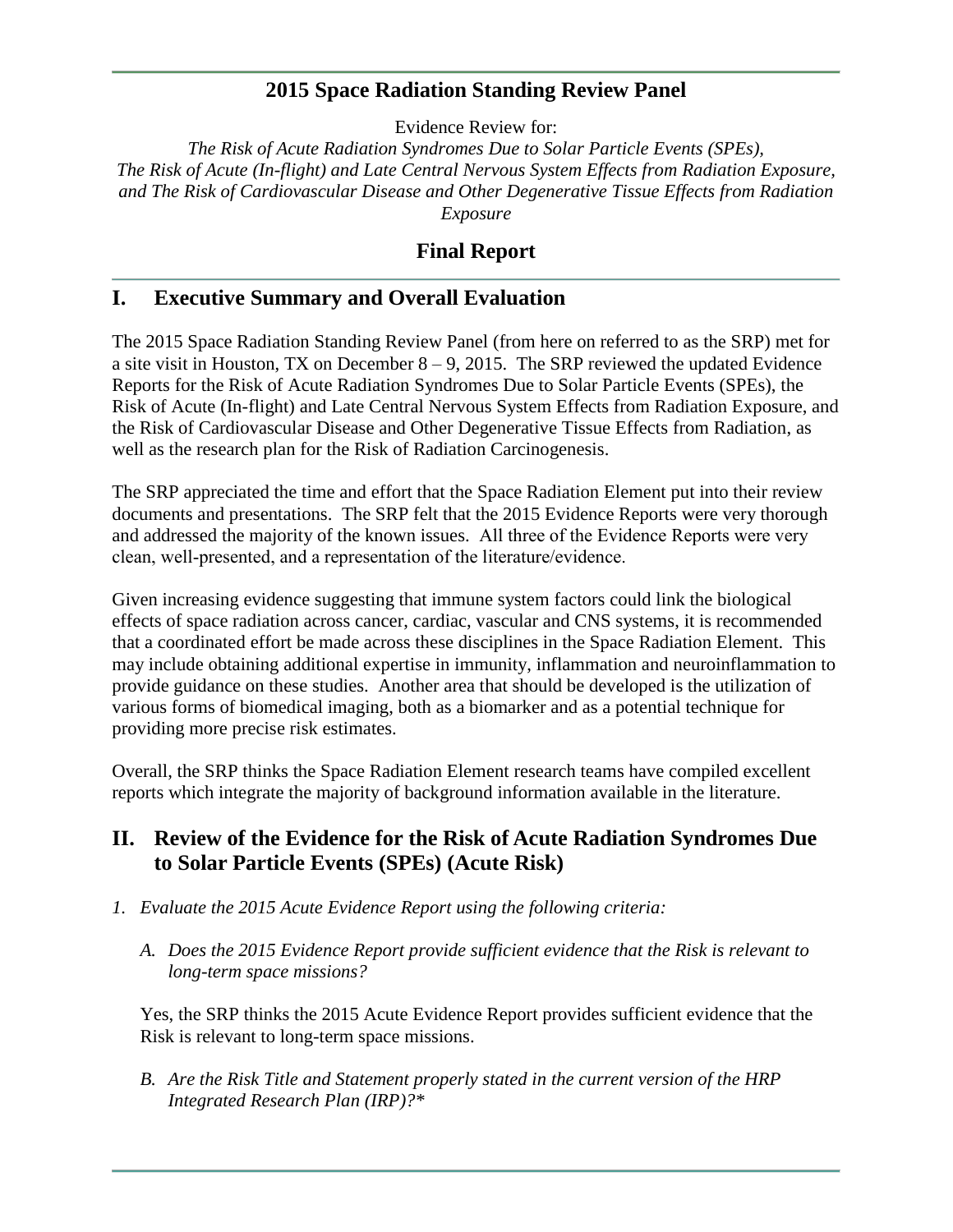Yes, the SRP thinks the Risk Title and Statement are properly stated in the current version of the IRP.

### *C. Is the text of the Risk Context provided in the HRP IRP clear?\**

The SRP thinks the text of the Risk Context is appropriate, but suggests that the list of "Synergistic Gaps" should be called *Multifactorial Gaps*.

Also, the SRP suggests rewording the Acute - 1 as follows: (suggested edits in bold) Acute - 1: Determine the dose response for acute effects **(focusing on effects that are evident at space-relevant doses)** induced by SPE-like radiation, including additive and possibly synergistic effects arising from other spaceflight factors (e.g. altered gravity (microgravity), stress, altered immune function, or other) that modify and/or enhance the biological response.

### *D. Does the 2015 Evidence Report make the case for the research gaps presented?*

The current Gaps (listed under the Risk Context) still imply you have a problem while some have had solutions. Change these Gaps to Multifactorial Gaps (as stated above).

Is an underlying degenerative disease a risk factor for an acute toxicity to radiation? Many chronic and aging diseases are associated with inflammation that often can lead to fibrotic processes. Given that some astronauts are already in their fifties when they fly and the likelihood that there will be older astronauts on at least the first deep space missions (need for lots of experience that comes with age and number of flights) the SRP suggests that consideration be given to interaction of underlying degenerative disease with radiation toxicity.

### *E. Are there any additional knowledge-type gaps or areas of fundamental research that should be considered to enhance the basic understanding of this specific Risk?*

Absent, multifactorial gaps and underlying disease affecting the acute effects of radiation, the Evidence Report correctly focuses on the blood forming organs and to a lesser extent possible higher skin doses (that do not penetrate in the body) interacting with the central nervous system (CNS) or Blood-forming Organs (BFO) to cause effects at lower total doses than might be expected. However, there is one issue that is still not clearly defined and that should be. This is the effect of dose rate. It is time that fuzzy comments about low dose rate and very low dose rate having effects on ultimate toxicity are clearly specified. For SPE events the Evidence Report clearly shows that 95% or more of the dose will be from protons. There is ample literature that shows that either fractionating or lowering dose rate of proton exposure reduces acute effects. Given the worst case scenario expounded upon in the Evidence Report of the 1972 SPE event and that the shielding engineers seem to be settling on 20g/cm of aluminum it should be possible to calculate the expected dose rate and even though the dose is expected to be below that which will cause acute radiation syndrome (ARS) effects it be tested at the dose rate and at that maximum dose. Resolve this issue once and for all. As far as the small amount of heavy ions (HZE) are concerned the dose rate is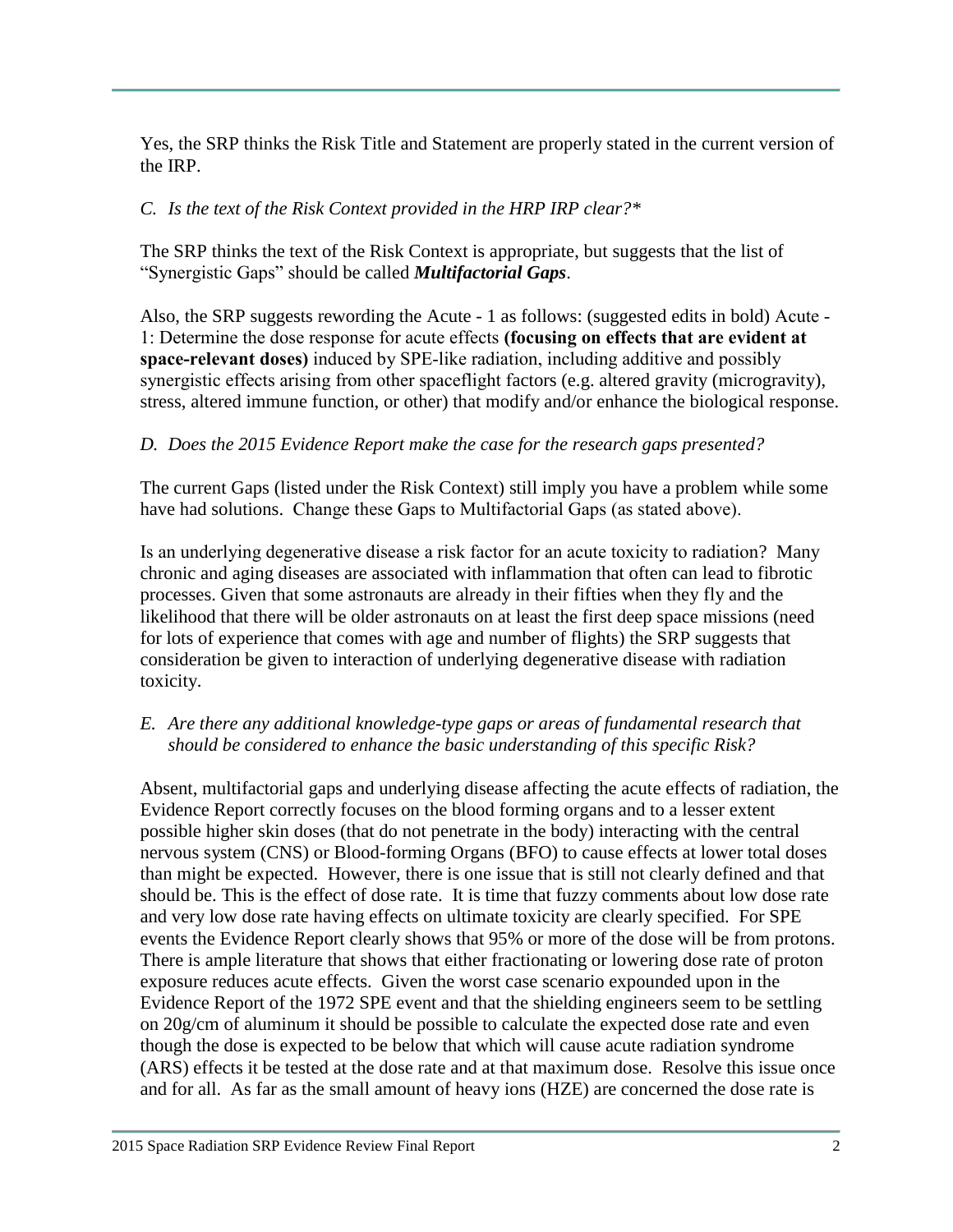extremely low and again if calculated the SRP suggests this dose is by individual ions separated by significant time and should be considered discrete high dose rate events of small doses. Thus members of the SRP consider it unlikely that dose rate is an issue for HZE particles. (This is also likely true for CNS effects, cardiovascular effects and cancer risk endpoints.

### *F. Does the Evidence Report address relevant interactions between this Risk and others in the HRP IRP?*

The SRP thinks the 2015 Acute Evidence Report addresses existing interactions between the Risk and other Risks in the HRP IRP.

# *G. Is input from additional disciplines needed?*

The SRP thinks the following emerging areas should be considered in the 2015 Acute Evidence Report: expand immunology, coagulopathies, endothelial cells as potential target cells, inflammation as playing a role in the acute response, vascular changes.

*H. Is the expertise of the authors sufficient to fully cover the scope of the given risk?*

Yes, the SRP strongly believes that the team of authors is very knowledgeable and there are enough team members of different disciplines and backgrounds to make assessments.

*I. Is there information from other HRP disciplines that need to be included in the 2015 Evidence Report?*

The SRP thinks more interaction with the immune discipline should be part of the 2015 Acute Evidence Report.

# *J. Is the breadth of the cited literature sufficient?*

There is currently not enough immune expertise to inform the 2015 Acute Evidence Report.

*K. What is the overall quality and readability of the 2015 Evidence Report?*

The SRP thinks the 2015 Acute Evidence Report is well written and organized.

# **III. Review of the Evidence for the Risk of Acute (In-flight) and Late Central Nervous System Effects from Radiation Exposure (CNS Risk)**

- *1. Evaluate the 2015 CNS Evidence Report using the following criteria:*
	- *A. Does the 2015 Evidence Report provide sufficient evidence that the Risk is relevant to long-term space missions?*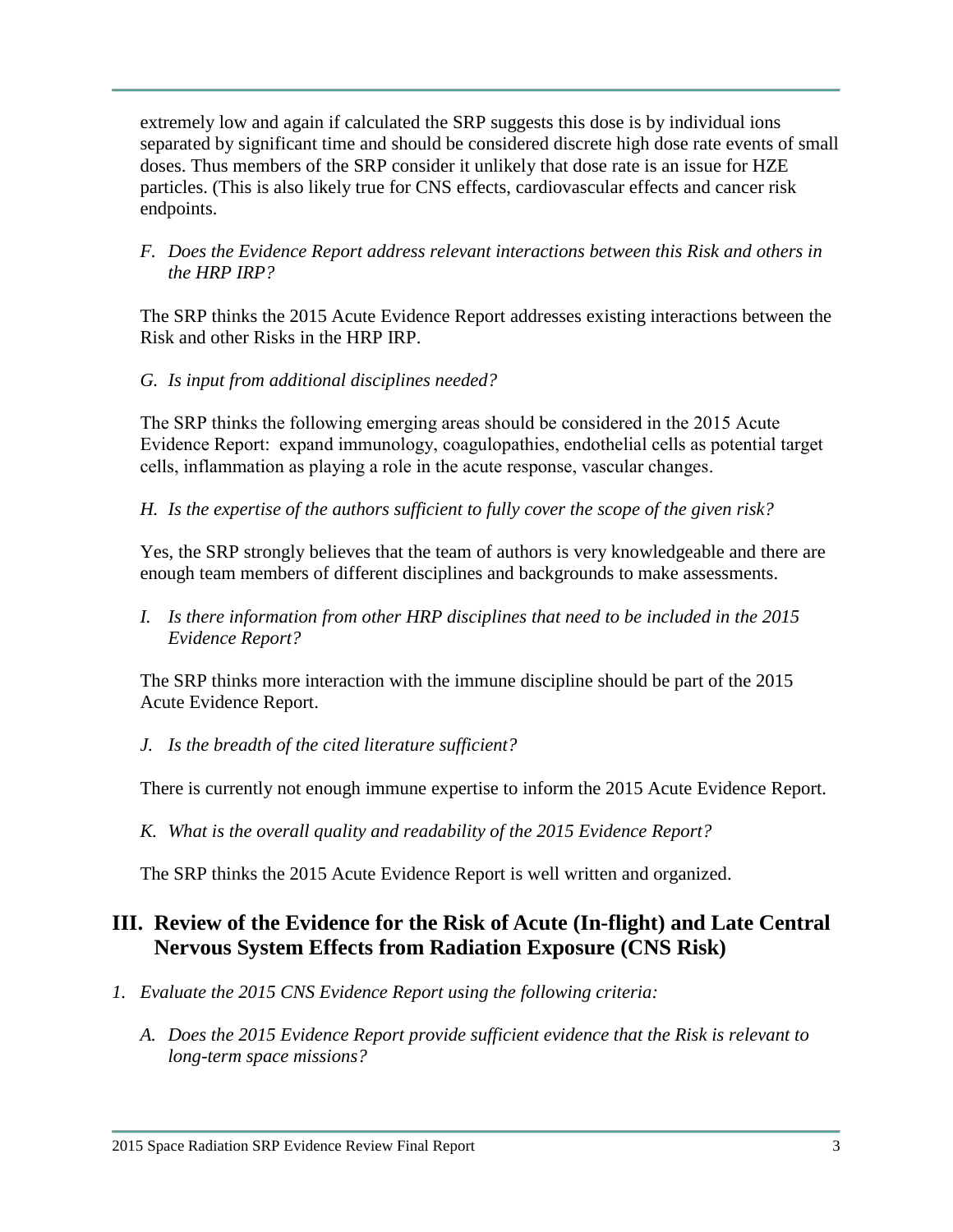The SRP thinks the 2015 CNS Evidence Report provides sufficient evidence that the Risk is potentially relevant to long-term space missions.

*B. Are the Risk Title and Statement properly stated in the current version of the HRP Integrated Research Plan (IRP)?\**

Yes, the SRP thinks the Risk Title and Statement are properly stated in the current version of the IRP.

*C. Is the text of the Risk Context provided in the HRP IRP clear?\**

The SRP suggests rewording the Risk Context to (suggested edits in bold and strikethrough): Possible acute (in-flight) and late risks to the central nervous system (CNS) from galactic cosmic rays (GCR) and solar particle events (SPE) are documented concerns for human exploration of space. Acute CNS risks **may** include: altered cognitive function, impaired motor function, and behavioral changes, all of which may affect performance and human health. Late CNS risks **may** include neurological disorders such as Alzheimer's disease, dementia or accelerated aging. Although detrimental CNS changes are observed in humans treated with high dose radiation (e.g., gamma rays and protons) for cancer and are supported by experimental evidence showing neurocognitive and behavioral effects in animal models, the significance of these results to the morbidity of astronauts has not been elucidated. There is a lack of human epidemiology data on which to base CNS risk estimates and therefore risk projection based on scaling to human data, as done for cancer risk, is not possible for CNS risks. Research specific to the spaceflight environment using animal and cell models must be compiled to quantify the nature and magnitude of CNS changes in order to estimate these risks and to establish validity of the current Permissible Exposure Limit (PEL). In addition, the impact of radiation exposure in combination with individual sensitivity or other spaceflight factors, as well as assessment of the need for biological/pharmaceutical countermeasures will be considered after further definition of CNS risk occurs.

# *D. Does the 2015 Evidence Report make the case for the research gaps presented?*

The SRP suggests the following rewording and moving of some of the research Gaps presented in the 2015 CNS Evidence Report (suggested edits in bold and strikethrough):

CNS - 1: What are**Are there** significant adverse changes in CNS performance in the context and time scale of spaceflight operations? If so, How how is significance defined, and which neuropsychological domains are affected? Is there a significant probability that space radiation exposure would result in adverse changes? What are the pathways and mechanisms of change?

CNS - 2: Does space radiation exposure elicit key events in adverse outcome pathways associated with neurological diseases? What are the key events or hallmarks, their time sequence and their associated biomarkers **(in-flight or post-flight)**?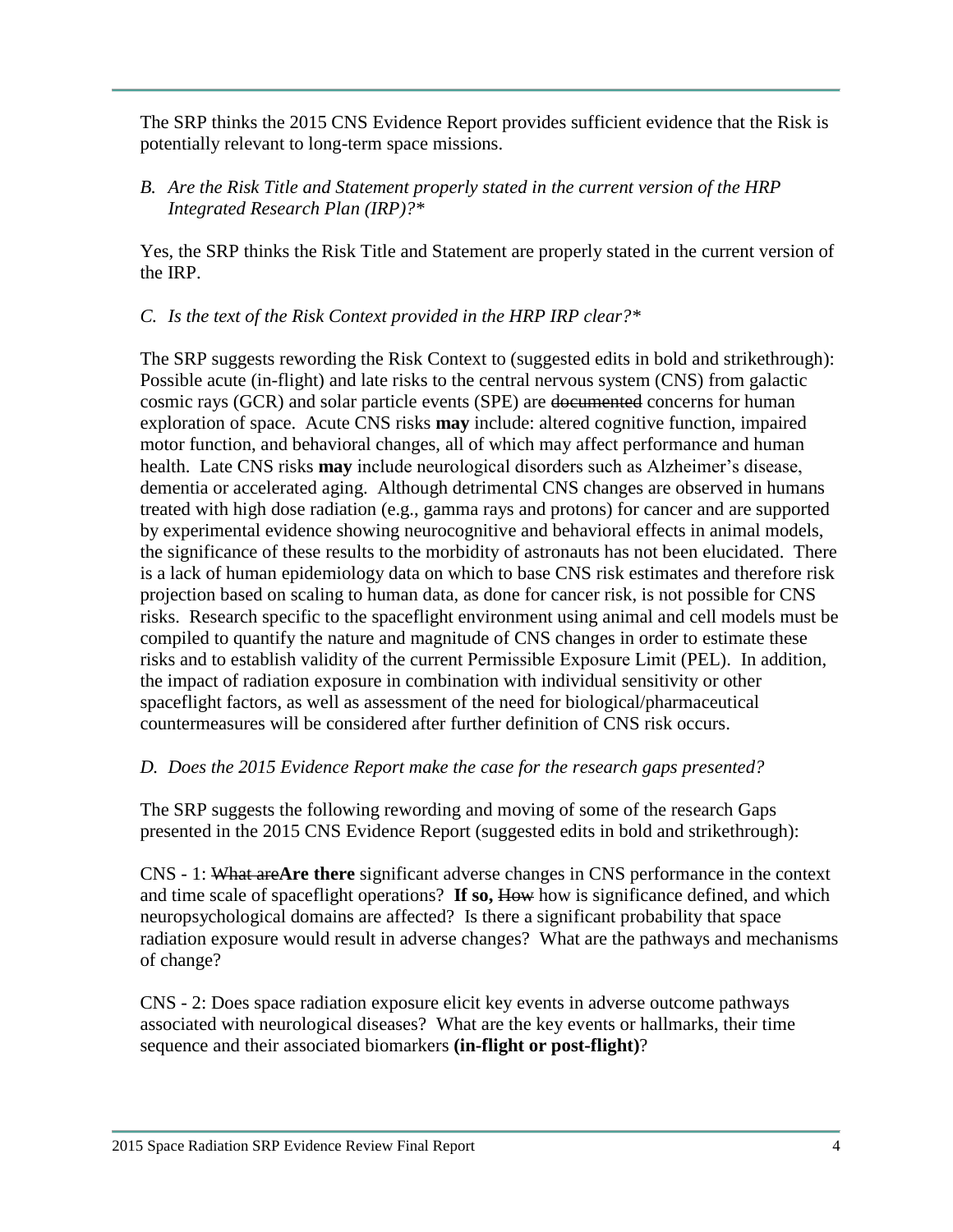CNS - 3: How does individual susceptibility including hereditary pre-disposition (e.g. Alzheimer's, Parkinson's, apoE allele) and prior CNS injury (e.g. concussion, chronic inflammation or other) alter **produce** significant CNS risks? Does individual susceptibility modify possible threshold doses for these risks in a significant way?

### *Gap CNS – 8 has a higher priority and should become CNS – 4:*

CNS - 8: Are there significant CNS risks from combined space radiation and other physiological or spaceflight factors, e.g., psychological (isolation and confinement), altered gravity (microgravity), stress, sleep deficiency, altered circadian rhythms, hypercapnea, altered immune, endocrine and metabolic function, or other?

### *Gaps 4, 5, 6, and 7 are contingent on one of the previous Gaps being correct. None of the following Gaps will be useful unless there is a real Risk.*

CNS - 4: What are the most effective biomedical**, exercise and conditioning,** or dietary countermeasures to mitigate CNS risks? By what mechanisms are the countermeasures likely to work?

• The SRP recommends adding "exercise and conditioning" to the Gap title. Exercise and conditioning is commonly used in the medical field to talk about ways to get the body in good shape to handle stresses, to have improved range of motion, to strengthen muscles, etc. The official definition is: Exercise is physical activity that is planned, structured, and repetitive for the purpose of conditioning any part of the body. Exercise is used to improve health, maintain fitness and is important as a means of physical rehabilitation.

CNS - 5: How can new knowledge and data from molecular, cellular, tissue and animal models of acute CNS adverse changes or clinical human data, including altered motor and cognitive function and behavioral changes be used to estimate acute CNS risks to astronauts from GCR and SPE?

CNS - 6: How can new knowledge and data from molecular, cellular, tissue and animal models of late CNS risks or clinical human data be used to estimate late CNS risks to astronauts from GCR and SPE?

CNS - 7: What are the best shielding approaches to protect against CNS risks, and are shielding approaches for CNS and cancer risks synergistic?

*E. Are there any additional knowledge-type gaps or areas of fundamental research that should be considered to enhance the basic understanding of this specific Risk?*

The SRP does not think any additional knowledge-type gaps should be considered, but again, all of the knowledge gaps are contingent on there being a Risk.

*F. Does the Evidence Report address relevant interactions between this Risk and others in the HRP IRP?*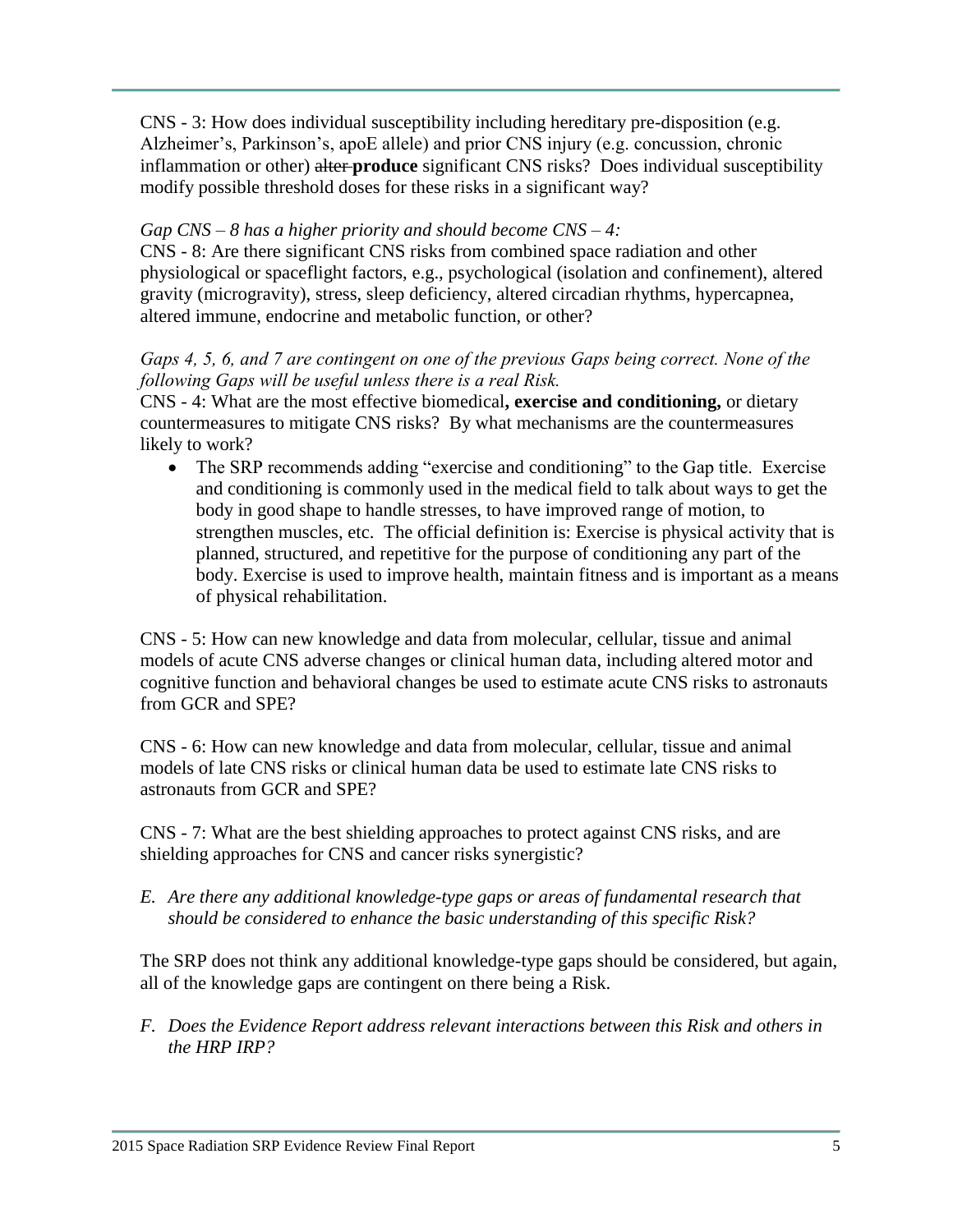The SRP thinks the 2015 CNS Evidence Report addresses relevant interactions between this Risk and other Risks in the HRP IRP.

# *G. Is input from additional disciplines needed?*

The SRP thinks there is some missing input from other disciplines/science areas:

- More awareness of changes on-going in the medical imaging field would be useful.
- CNS-based biomarkers are missing (Cerebrospinal fluid (CSF) imaging approaches). Given the difficulties in relating behavioral observations between the animal model studies and those potentially observed in human astronauts, it is essential to utilize CNS biomarkers to begin to develop more clear assessments of risk. This could include fluid and tissue biomarkers, although blood-based biomarkers have not proven terribly reliable for detecting various CNS abnormalities. While CSF is a more relevant biofluid, this may prove more difficult to routinely obtain from astronauts. Another approach recommended by the SRP would be various forms of brain imaging, including MRI and PET, where there have been remarkable advances in detecting and quantifying brain-based alterations.
- *H. Is the expertise of the authors sufficient to fully cover the scope of the given risk?*

Yes, the SRP thinks the team of authors is very knowledgeable and there are enough team members of different disciplines and backgrounds to make assessments.

*I. Is there information from other HRP disciplines that need to be included in the 2015 Evidence Report?*

The SRP thinks more interaction with the immune discipline should be part of the 2015 Acute Evidence Report.

*J. Is the breadth of the cited literature sufficient?*

There is currently not enough immune literature cited to inform the 2015 CNS Evidence Report.

*K. What is the overall quality and readability of the 2015 Evidence Report?*

The SRP thinks the 2015 CNS Evidence Report was well written and organized.

# **IV. Review of the Evidence for the Risk of Cardiovascular Disease and Other Degenerative Tissue Effects from Radiation Exposure (Degen Risk)**

*1. Evaluate the 2015 Degen Evidence Report using the following criteria:*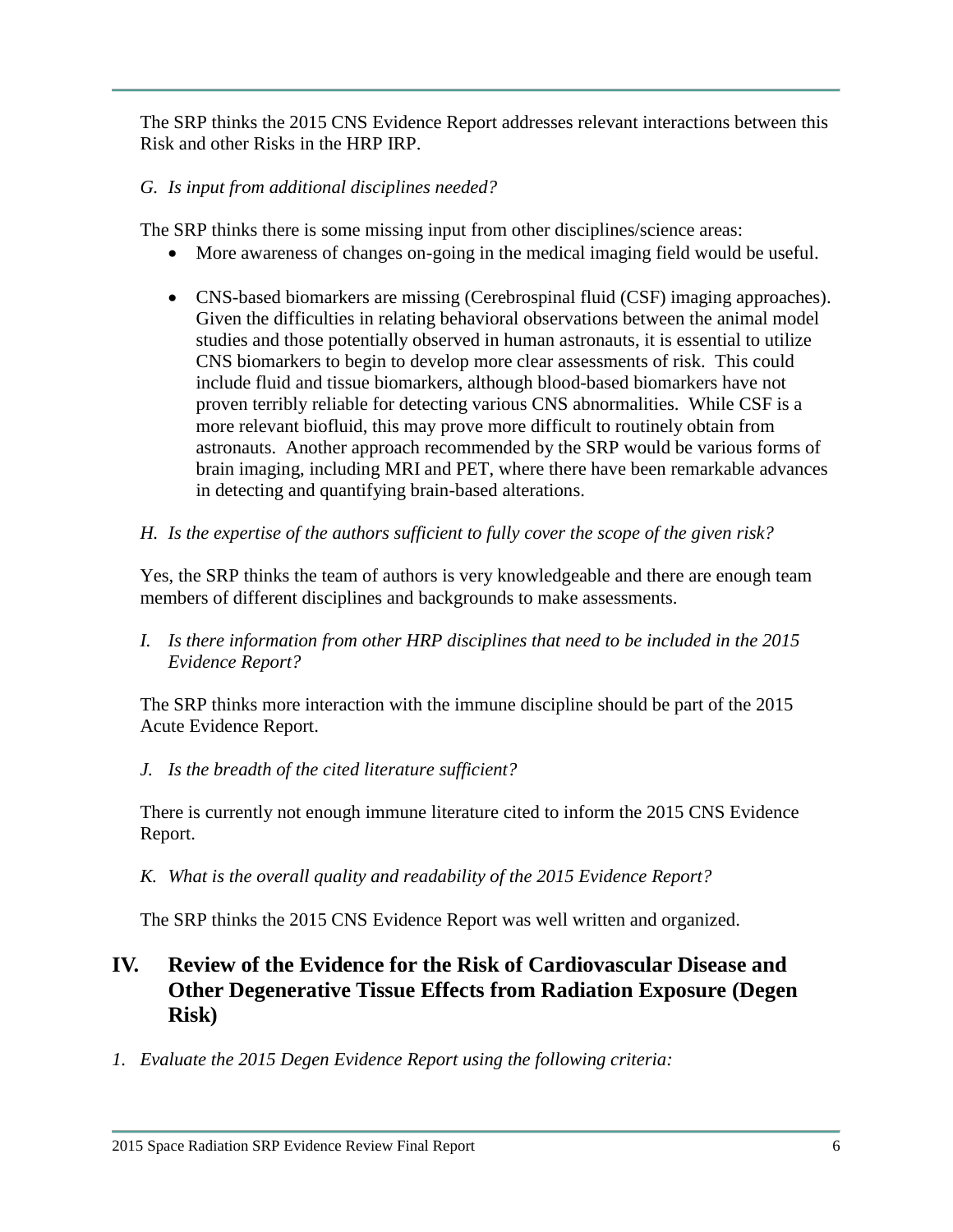*A. Does the 2015 Evidence Report provide sufficient evidence that the Risk is relevant to long-term space missions?*

The SRP thinks the 2015 Degen Evidence Report provides sufficient evidence that the Risk is potentially relevant to long-term space missions.

# *B. Are the Risk Title and Statement properly stated in the current version of the HRP Integrated Research Plan (IRP)?\**

The SRP suggests rewording the Risk Title to (suggested edits in bold and strikethrough): The Risk of Cardiovascular **Cardiac and Vascular** Disease and Other Degenerative Tissue Effects from Radiation Exposure. The risk to the heart and to the vascular system may have both common and also different mechanisms of injury.

The SRP suggests rewording the Risk Statement to (suggested edits in bold and strikethrough):

Given that crew is exposed to radiation from the space environment, there is the **should be a** possibility that they will develop **cardiac** and vascular disease and other degenerative tissue effects.

# *C. Is the text of the Risk Context provided in the HRP IRP clear?\**

The SRP suggests rewording the Risk Context to (suggested edits in bold and strikethrough): Degenerative tissue (non-cancer or non-CNS) effects such as cardiovascular **cardiac and vascular** disease, cataracts, and others including digestive and respiratory diseases are documented following exposures **(e.g., 2y)** to terrestrial sources of ionizing radiation (e.g., gamma rays and x-rays). In particular, cardiovascular pathologies such as atherosclerosis are of major concern following gamma ray exposure. This provides evidence **suggests a concern** for possible degenerative tissue effects following exposures to ionizing radiation in the form of GCRs or SPEs expected during long-duration spaceflight. However, the existence of low dose thresholds **at low doses**, dose-rate and radiation quality effects, as well as mechanisms and major risk-pathways, are not well-characterized. Degenerative disease risks are difficult to assess because multiple factors, including radiation, are believed to play a role in the etiology of the diseases. Data specific to the space radiation environment must be compiled to quantify the magnitude of this risk to decrease the uncertainty in current Permissible Exposure Limits (PELs), and to determine if additional protection **or mitigation**  strategies are required.

# *D. Does the 2015 Evidence Report make the case for the research gaps presented?*

The SRP suggests the following rewording and moving of some of the research gaps presented in the 2015 Degen Evidence Report (suggested edits in bold and strikethrough): Degen - 1: How can tissue specific experimental models be developed for the major degenerative tissue risks, including **cardiac, vascular**, lens, and other tissue systems (e.g., immune, endocrine, respiratory and/or digestive) in order to estimate space radiation risks for degenerative diseases?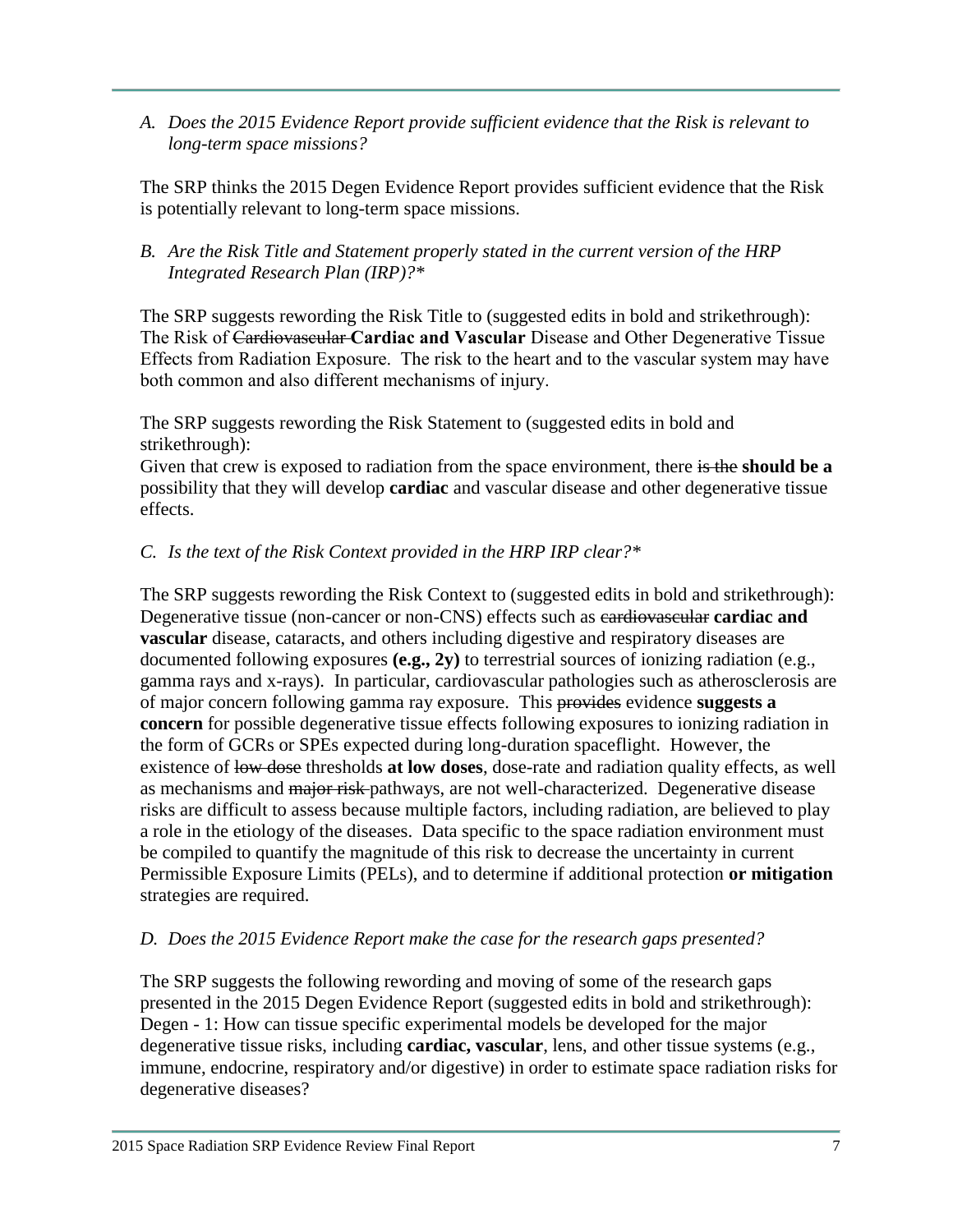Degen - 2: What are the mechanisms of degenerative tissues changes in the **cardiac, vascular**, lens, digestive, endocrine, and other tissue systems? What surrogate endpoints do they suggest?

Degen - 3: What are the progression rates and latency periods for radiation-induced degenerative diseases, and how do progression rates depend on age, sex, radiation type, or other physiological or environmental factors?

Degen - 4: How does individual susceptibility, including hereditary predisposition **and age**, alter radiation-induced degenerative disease processes and risk estimates? Does individual susceptibility modify possible threshold doses for these processes in a significant way?

Degen - 5: What quantitative procedures **biomarkers, imaging tools,** or theoretical models are needed to extrapolate molecular, cellular, or animal results to predict degenerative tissue risks in astronauts? How can human epidemiology data best support these procedures or models?

Degen - 6: What are the most effective biomedical, **exercise and conditioning,** or dietary countermeasures to mitigate degenerative tissue risks? By what mechanisms are the countermeasures likely to work? Are these countermeasures additive, synergistic, or antagonistic to other Risks?

Degen - 7: Are there synergistic effects from other spaceflight factors (e.g., altered gravity (microgravity), stress, altered immune function, altered circadian rhythms, or other) that modify space radiation-induced degenerative diseases in a clinically significant manner?

Degen - 8: Are there research approaches using simulated space radiation that can elucidate the potential confounding effects of **traditional risk factors (e.g.,,** tobacco **smoke, alcohol, environmental pollutants, etc.)** use on space radiation circulatory disease risk estimates?

*E. Are there any additional knowledge-type gaps or areas of fundamental research that should be considered to enhance the basic understanding of this specific Risk?*

The SRP does not think any additional knowledge-type gaps should be considered to enhance the Risk.

*F. Does the Evidence Report address relevant interactions between this Risk and others in the HRP IRP?* 

The SRP thinks the 2015 Degen Evidence Report should include a section on exercise and risk mitigation.

*G. Is input from additional disciplines needed?*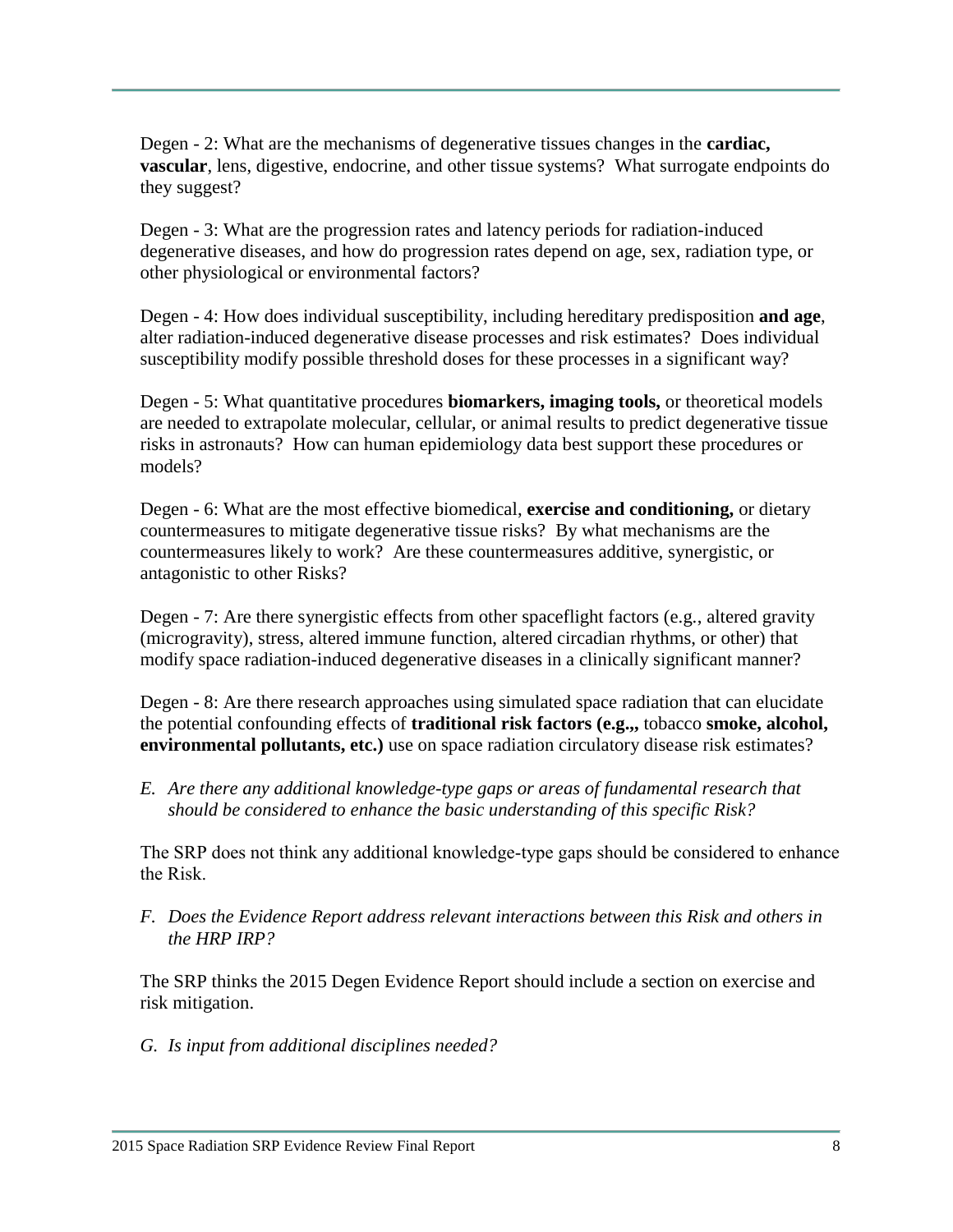The SRP thinks the issues of aging and senescence are covered well in the 2015 Degen Evidence Report and no additional disciplines are needed.

# *H. Is the expertise of the authors sufficient to fully cover the scope of the given risk?*

Yes, the SRP thinks the team of authors is very knowledgeable and there are enough team members of different disciplines and backgrounds to make assessments.

*I. Is there information from other HRP disciplines that need to be included in the 2015 Evidence Report?*

The SRP thinks more interaction with the immune discipline should be part of the 2015 Degen Evidence Report.

*J. Is the breadth of the cited literature sufficient?*

There is currently not enough immune literature cited to inform the 2015 Degen Evidence Report.

*K. What is the overall quality and readability of the 2015 Evidence Report?*

The SRP thinks the 2015 Degen Evidence Report is well-written, laid out, and provides compelling evidence that additional research is required to understand the risks of acute CNS and late CNS effects from radiation exposure; all of which could contribute to degenerative effects.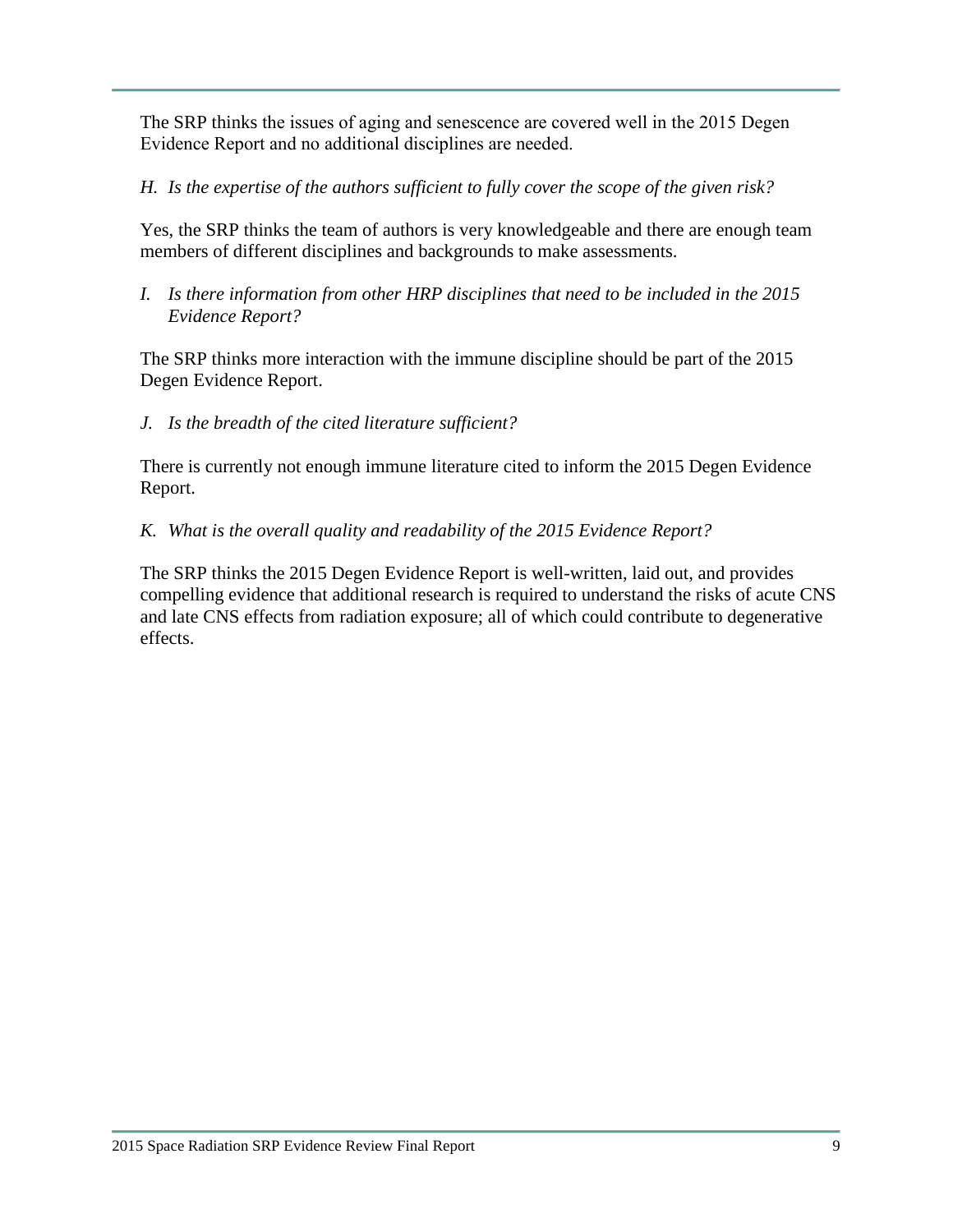**V. 2015 Space Radiation SRP Evidence Review: Statement of Task for the Risk of Acute Radiation Syndromes Due to Solar Particle Events (SPEs), the Risk of Acute (In-flight) and Late Central Nervous System Effects from Radiation Exposure, and the Risk of Cardiovascular Disease and Other Degenerative Tissue Effects from Radiation Exposure**

In 2008, the Institute of Medicine (IOM) reviewed NASA's Human Research Program (HRP) Evidence Books that describe the Risks that were identified in NASA's Human Research Program Requirements Document (PRD). The 2015 Evidence Reports for the Risk of Acute Radiation Syndromes Due to Solar Particle Events (SPEs) (Acute Risk), the Risk of Acute (Inflight) and Late Central Nervous System Effects from Radiation Exposure (CNS Risk), and the Risk of Cardiovascular Disease and Other Degenerative Tissue Effects from Radiation Exposure (Degen Risk) have not been reviewed since the last IOM review and there have been significant changes to the evidence base for these Risks.

The 2015 Space Radiation Standing Review Panel (SRP) is chartered by the Human Research Program (HRP) Chief Scientist to review the updated Evidence Reports for the Acute, CNS, and Degen Risks. The 2015 Space Radiation SRP will evaluate the Evidence Reports and generate a final report of your analyses of the evidence base, including any recommendations on how to improve the current Evidence Report, and submit it to the HRP Chief Scientist. Your report will also be made available on the Human Research Roadmap (HRR) website.

### **The 2015 Space Radiation SRP is charged to:**

- 1. Evaluate the 2015 Acute, CNS, and Degen Risks Evidence Reports based on each of the following criteria:
	- A. Does the 2015 Evidence Report provide sufficient evidence that the Risk is relevant to long-term space missions?
	- B. Are the Risk Title and Statement properly stated in the current version of the HRP Integrated Research Plan (IRP)?\*
	- C. Is the text of the Risk Context provided in the HRP IRP clear?\*
	- D. Does the 2015 Evidence Report make the case for the research gaps presented?
	- E. Are there any additional knowledge-type gaps or areas of fundamental research that should be considered to enhance the basic understanding of this specific Risk?
	- F. Does the Evidence Report address relevant interactions between this Risk and others in the HRP IRP?
	- G. Is input from additional disciplines needed?
	- H. Is the expertise of the authors sufficient to fully cover the scope of the given risk?
	- I. Is there information from other HRP disciplines that need to be included in the 2015 Evidence Report?
	- J. Is the breadth of the cited literature sufficient?
	- K. What is the overall quality and readability of the 2015 Evidence Report?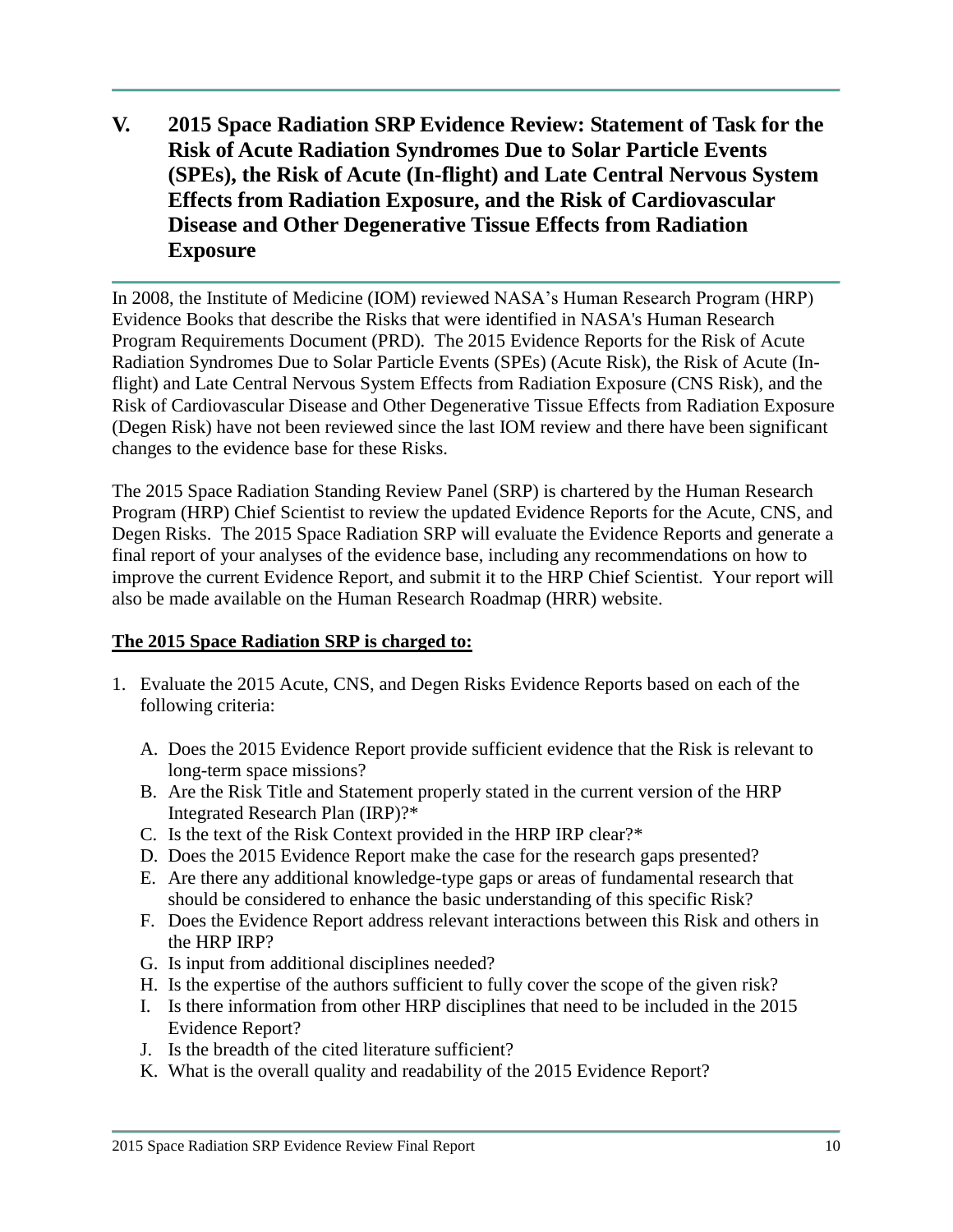2. Provide comments on any important issues that are not covered by the criteria in #1 above.

*\* Please be aware that any suggested changes to the Risk Title, Statement, and Risk Context by the SRP may need to be approved by the Human Systems Risk Board (HSRB). The HSRB has the overall responsibility to implement and maintain a consistent, integrated process for assessing, documenting, and tracking all risks to the human system associated with spaceflight activities (both in flight and post flight).* 

### **Additional information regarding this review:**

- 1. Attend a meeting at the NASA JSC on December 8 9, 2015 to discuss the Evidence Reports with the Space Radiation Program Element (SRPE). At this meeting, prepare a draft report that addresses each of the evaluation criteria listed in the panel charge (A-K) including any recommendations on how to improve the Evidence Reports. Debrief the HRP Chief Scientist (or designee) and representatives from the SRPE on the salient points that will be included in the final report and specifically the items in the panel charge.
- 2. Prepare a draft final report within one month of the meeting that contains a detailed evaluation of the Evidence Reports specifically addressing items #1 and #2 of the SRP charge. The draft final report will be sent to the HRP Chief Scientist and he will forward it to the appropriate Element for their review. The SRPE and the HRP Chief Scientist will review the draft final report and identify any misunderstandings or errors of fact and then provide official feedback to the SRP within two weeks of receipt of the draft report. If any misunderstandings or errors of fact are identified, the SRP will be requested to address them and finalize the 2015 SRP Final Report as quickly as possible. The 2015 SRP Final Report will be submitted to the HRP Chief Scientist and copies will be provided to the SRPE and also made available to the other HRP Elements. The 2015 SRP Final Report will be made available on the HRR website [\(http://humanresearchroadmap.nasa.gov/\)](http://humanresearchroadmap.nasa.gov/).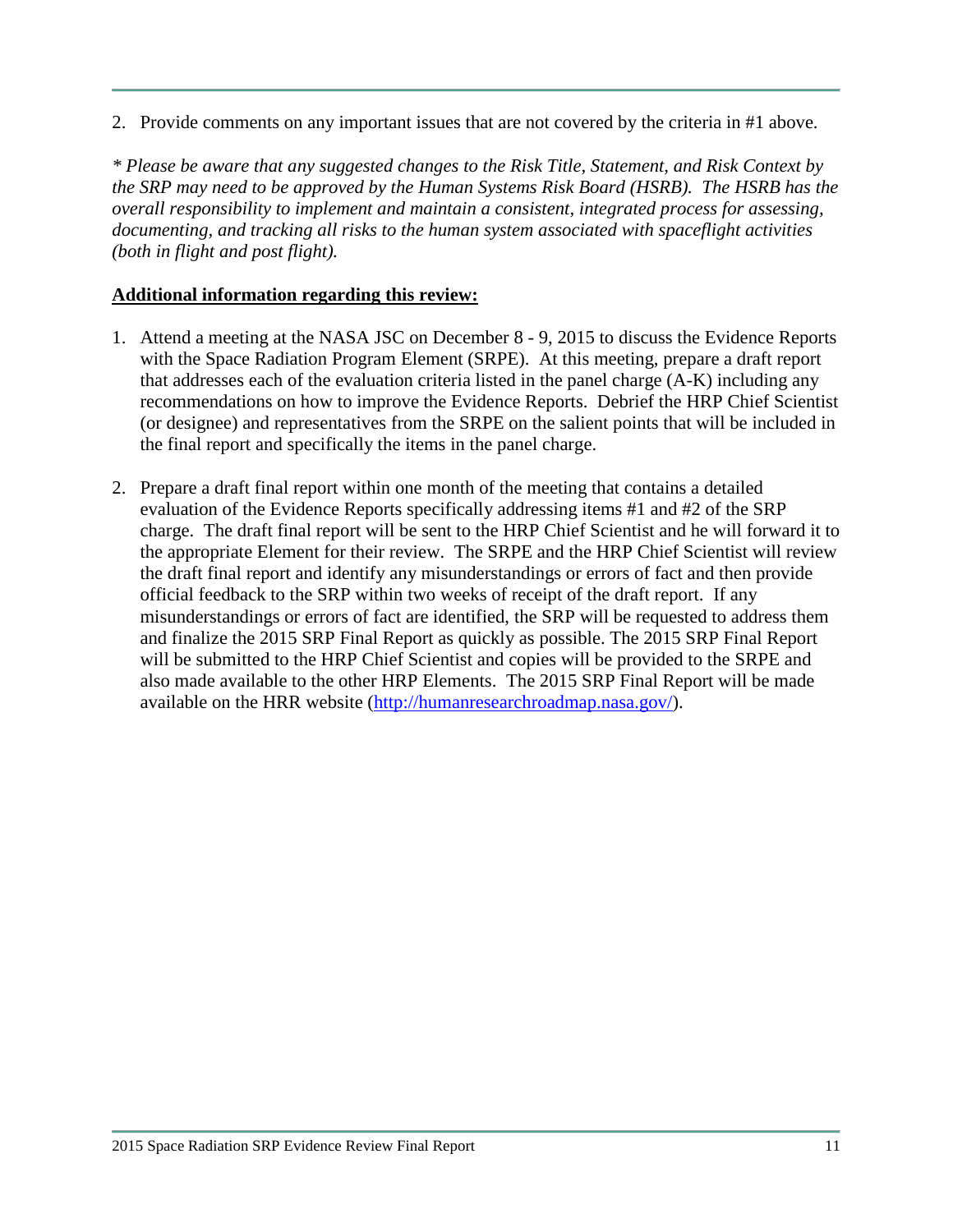### **To clarify, the Risk Statement and Risk Context are defined as follows:**

#### **Risk Statement:**

"Given the CONDITION, there is a possibility that a CONSEQUENCE will occur".

Condition: a single phrase briefly describing current key circumstances, situations, etc. that are causing concern, doubt, anxiety, or uncertainty – something that keeps you up at night.

Consequence: a single phrase or sentence that describes the key, negative outcome(s) of the current conditions.

#### Notes:

The condition-consequence format provides a more complete picture of the Risk, which is critical during mitigation planning. The condition component focuses on what is currently causing concern. This is something that is true or widely perceived to be true. This component provides information that is useful when determining how to mitigate a Risk.

The consequence component focuses on the intermediate and long-term impact of the risk. Understanding the depth and breadth of the impact is useful in determining how much time, resources, and effort should be allocated to the mitigation effort.

A well-formed Risk Statement usually has only one condition, and has one or more consequences.

#### **Risk Context:**

Purpose: provide enough additional information about the Risk to ensure that the original intent of the Risk can be understood by other personnel, particularly after time has passed.

Description: capture additional information regarding the circumstances, events, and interrelationships not described in the Risk Statement.

An effective context captures the what, when, where, how, and why of the Risk by describing the circumstances, contributing factors, and related issues (background and additional information that are NOT in the Risk Statement).